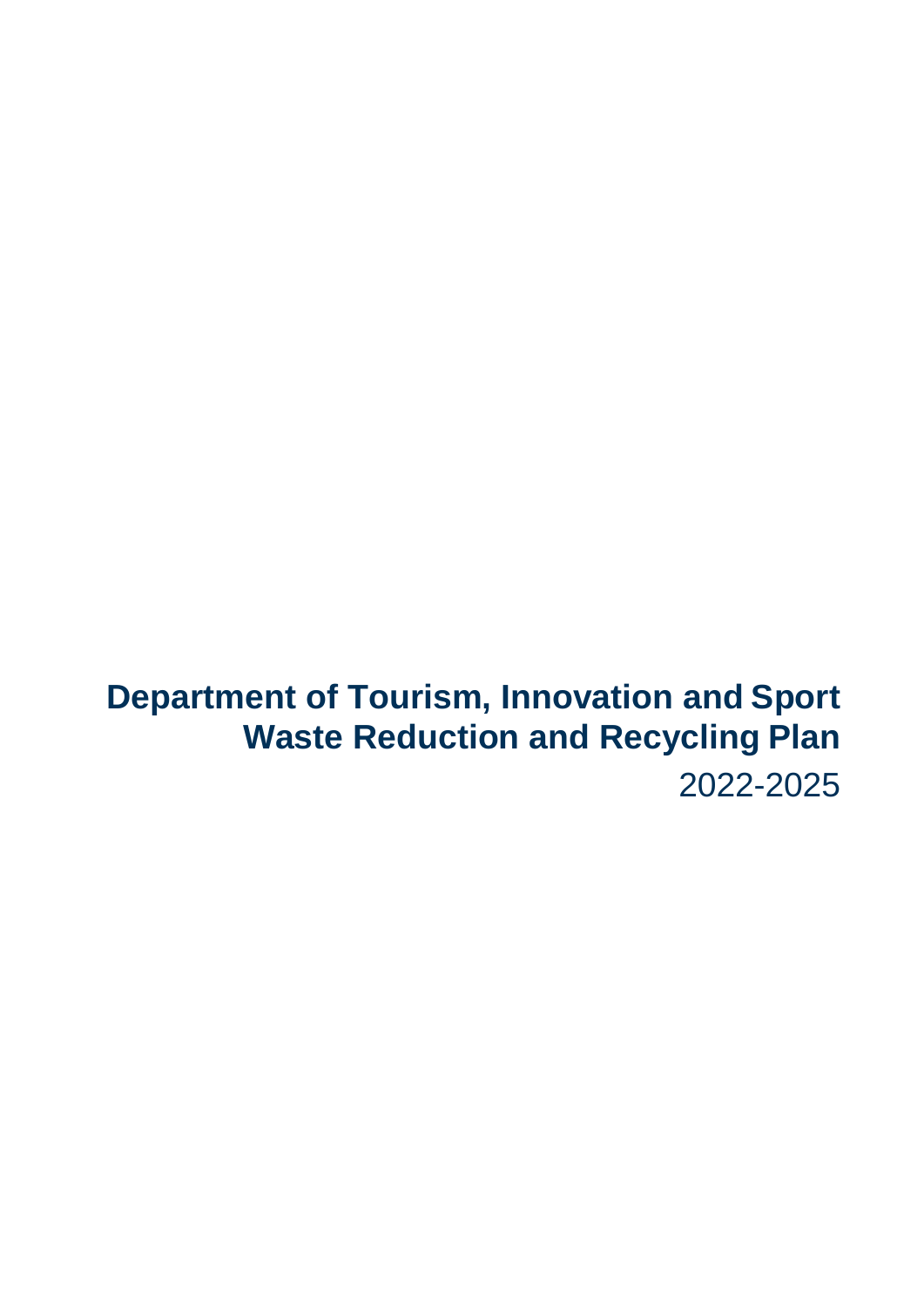Department of Tourism, Innovation & Sport (DTIS)

#### © State of Queensland, 2022

The Queensland Government supports and encourages the dissemination and exchange of its information. The copyright in this publication is licensed under a Creative Commons Attribution 3.0 Australia (CC BY) licence.



Under this licence you are free, without having to seek our permission, to use this publication in accordance with the licence terms.

You must keep intact the copyright notice and attribute the State of Queensland as the source of the publication. For more information on this licence, visi[t http://creativecommons.org/licenses/by/3.0/au/deed.en](http://creativecommons.org/licenses/by/3.0/au/deed.en)

The information contained herein is subject to change without notice. The Queensland Government shall not be liable for technical or other errors or omissions contained herein. The reader/user accepts all risks and responsibility for losses, damages, costs and other consequences resulting directly or indirectly from using this information.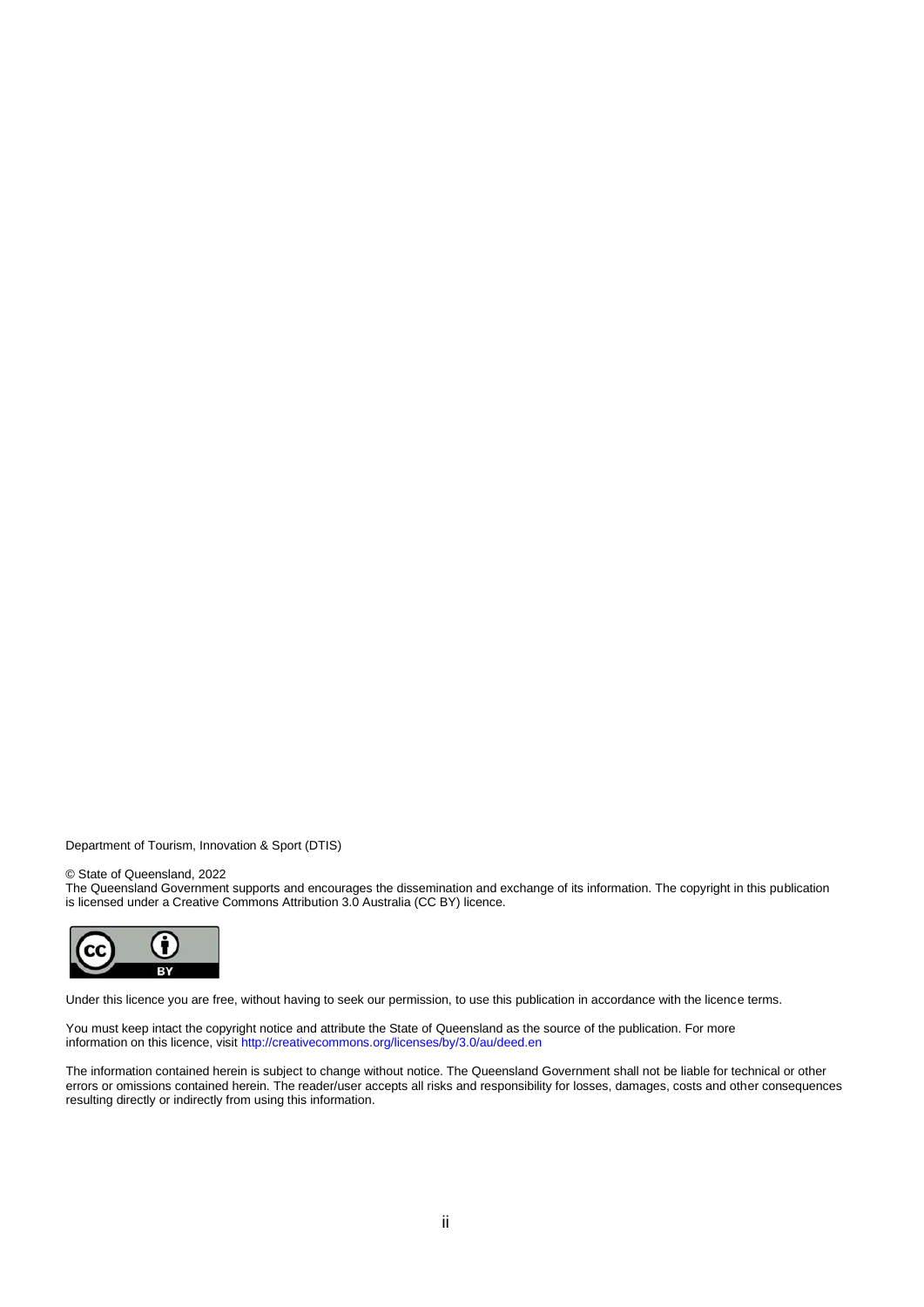# <span id="page-2-0"></span>**Foreword**

The Department of Tourism, Innovation and Sport (DTIS) Reduction and Recycling Plan 2022-2025 (the Plan) outlines the actions the department will take over the next three years to contribute to meeting the state-wide targets by 2025. These actions will be directed towards reducing unnecessary waste in the workplace.

There are two basic principles of the plan: that all staff should avoid or reduce the production of waste products, and secondly, when this is not possible, reuse or recycle unavoidable waste.

Through support and education, the plan follows the principles of the waste management hierarchy in identifying and implementing practices which will effectively reduce the impacts on the environment of the department's operations.

The plan has been developed to support the *Queensland Government Waste Management and Resource Recovery Strategy*. The reporting component of the plan will help to build a better picture of waste management practices across the department.

DTIS's Waste Reduction and Recycling Plan 2022-2025 is aligned to the Waste Management and Recovery Strategy and commits the department to more accurately measure the waste generated, and to continue to strengthen management strategies to minimise waste.

John Lee **Director-General Department of Tourism, Innovation and Sport**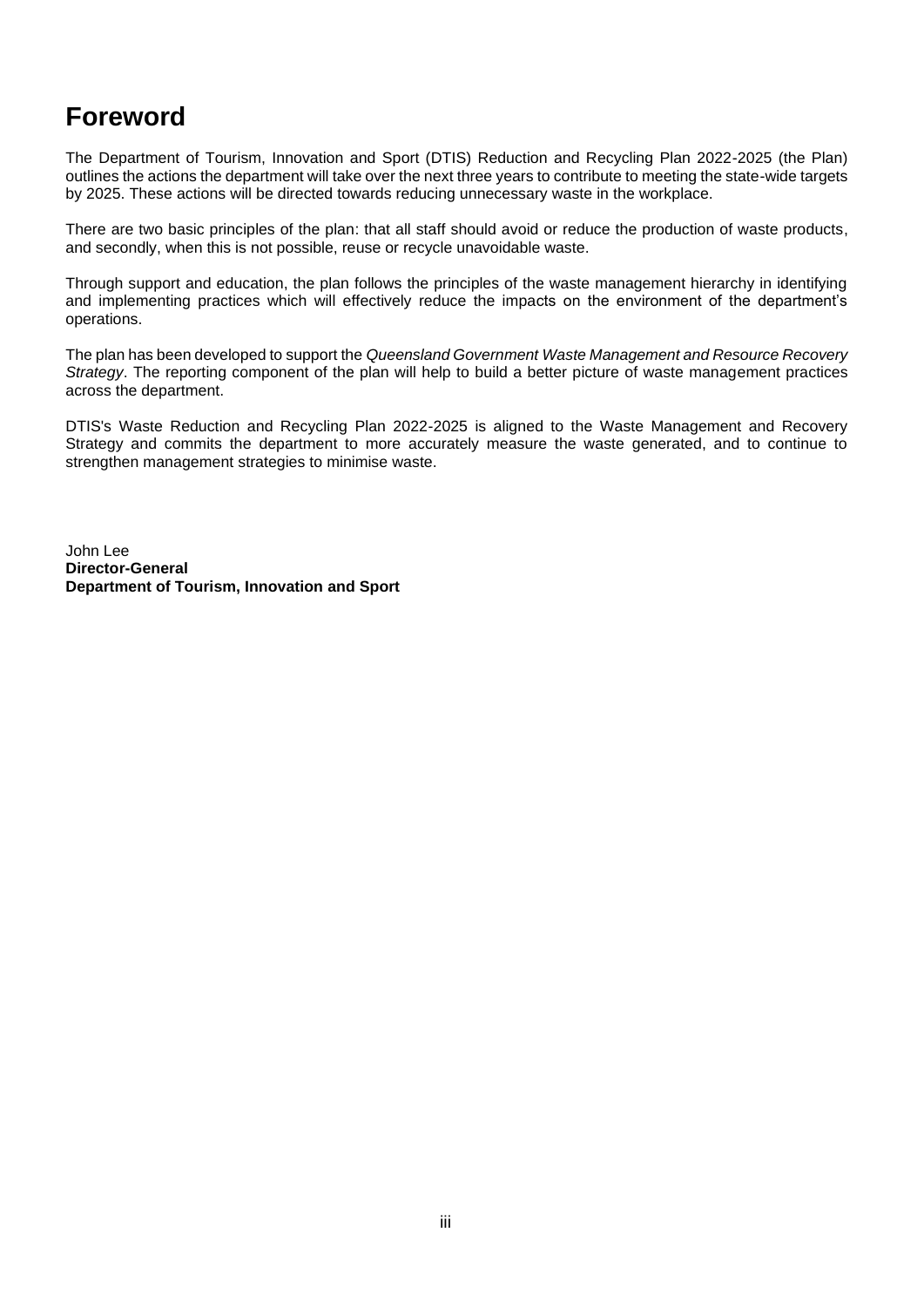# **Contents**

| 1. |  |
|----|--|
| 2. |  |
|    |  |
|    |  |
|    |  |
| 3. |  |
|    |  |
|    |  |
|    |  |
| 4. |  |
| 5. |  |
| 6. |  |
|    |  |
|    |  |
| 7. |  |
|    |  |
|    |  |
|    |  |
|    |  |
| 8. |  |
| 9. |  |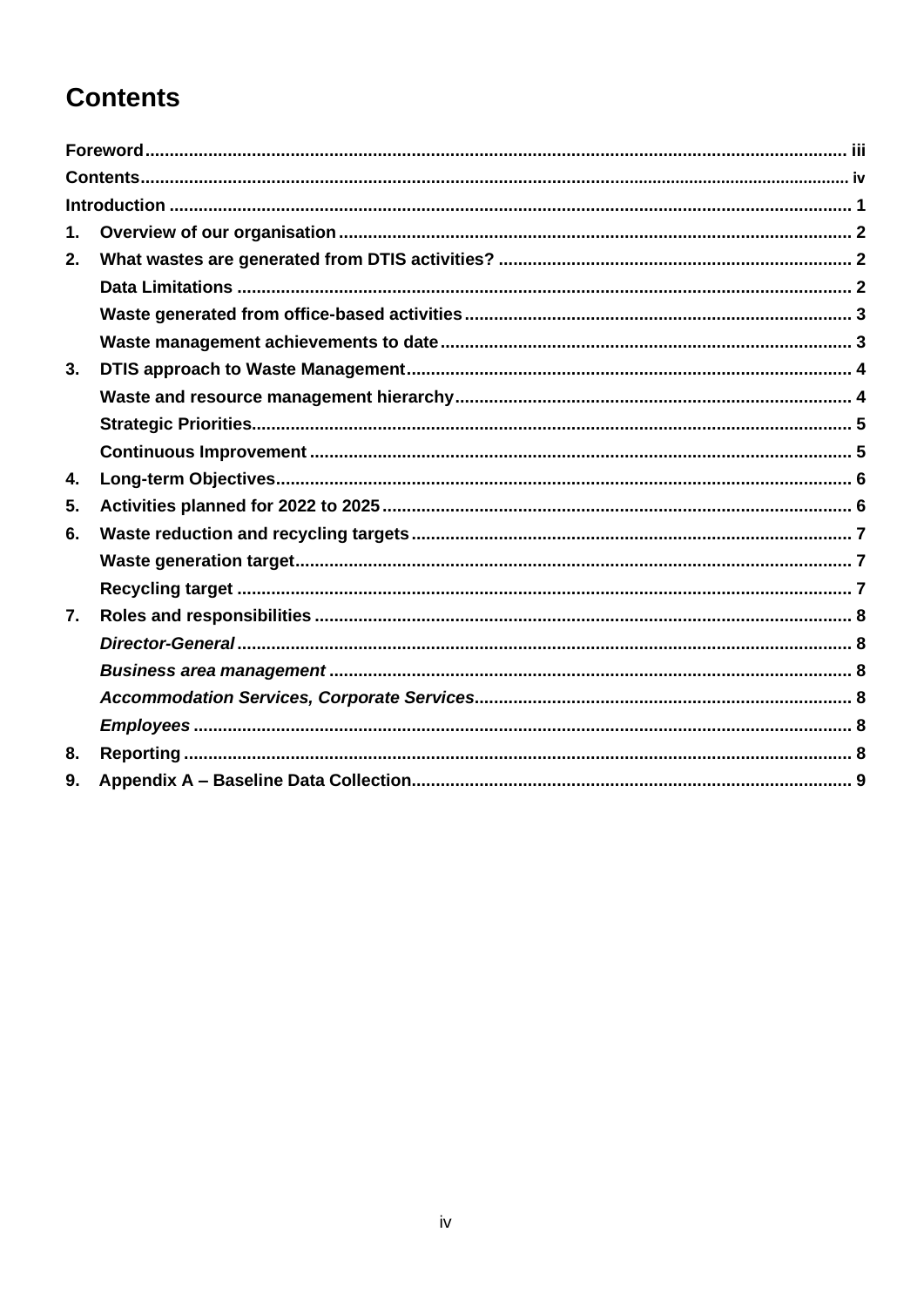## <span id="page-4-0"></span>**Introduction**

The Queensland Waste Reduction and Recycling Act 2011 (the Act) requires each State entity to prepare, adopt and implement a Waste Reduction and Recycling Plan that will contribute to the targets, achievement and goals of the Waste Management and Resource Recovery Strategy.

As part of the department's obligation under the State's *Waste Reduction and Recycling Act 2011* (the act), DTIS is implementing this current Waste Reduction and Recycling Plan 2022-2025 (the plan) to help DTIS manage the waste it generates and is directly responsible for. This plan has been prepared in accordance with the requirements of the Waste Act and replaces the DITID Waste Reduction and Recycling Plan 2018-2021. This plan is aimed to support departmental reporting obligations and is reported on an annual basis.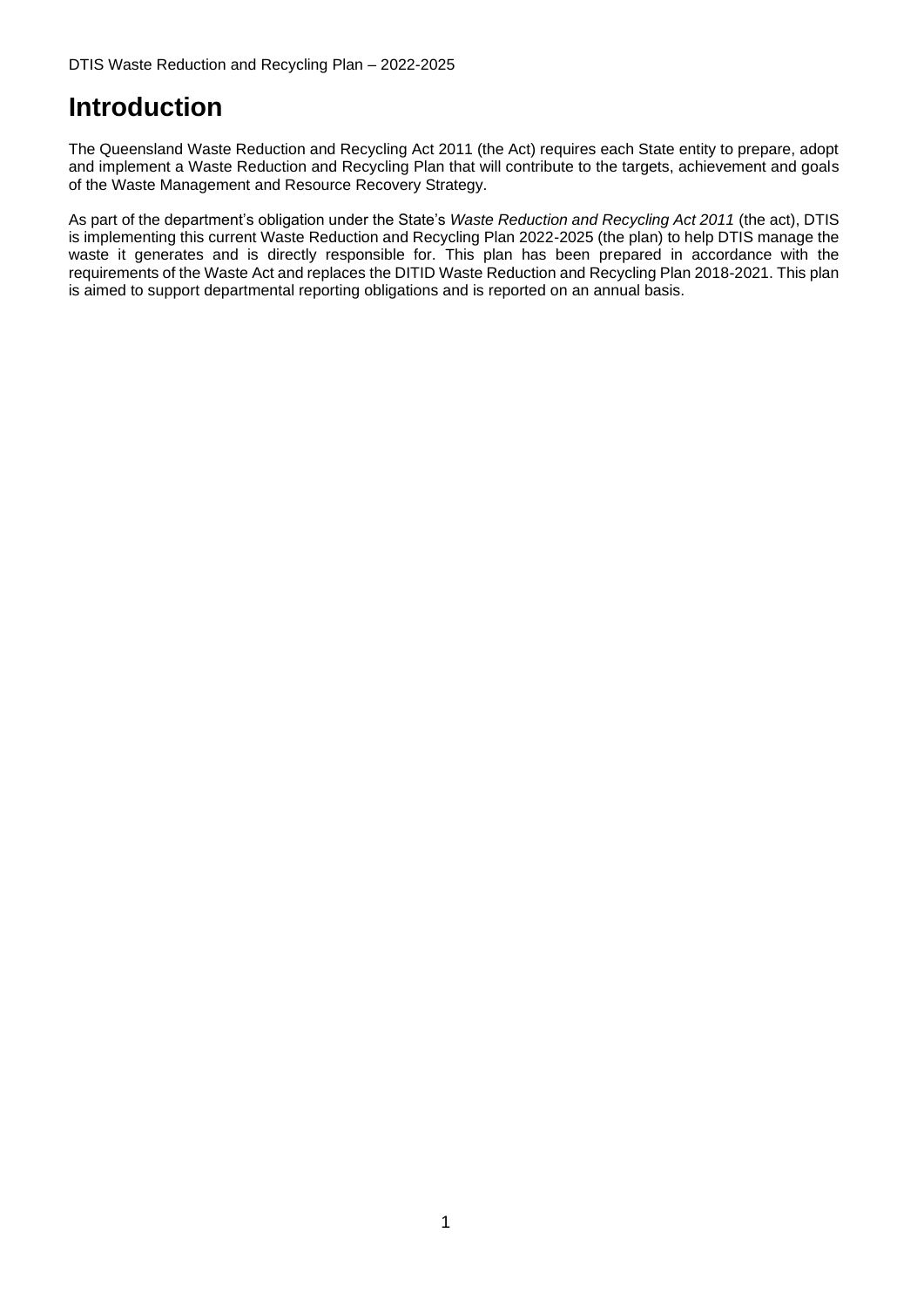# <span id="page-5-0"></span>**1. Overview of our organisation**

DTIS' key focus is:

- Creating a more competitive and resilient visitor economy
- Invest in Queensland's Innovation and Tourism sectors to drive economic growth and create jobs in regions to help Queensland recover from the COVID-19 pandemic
- Enabling economy through innovation
- Improving health and wellbeing outcomes through the sport and active recreation industry
- Inspiring extraordinary sporting success.

# <span id="page-5-1"></span>**2. What wastes are generated from DTIS activities?**

A good portion of waste produced by DTIS officers is generated from office-based activities. The department is required to report on its performance of the waste reduction and recycling plan which falls under s146 of the *Waste Reduction and Recycling Act 2011*.

The reporting process is to be submitted via an online survey to the Department of Environment and Science (DES) by 31 August each year. By doing this annually the department is able to ensure it is on track with its targets and milestones.

## <span id="page-5-2"></span>**Data Limitations**

In reviewing the progress against targets, it is important to note the following limitations and assumptions concerning the underlying data.

**Regional data and QAS data**: It is to be noted that DTIS's regional offices and Queensland Academy of Sport (QAS) waste reporting data can be hard to obtain accurately due to the following data limitations:

### *Missing Data*:

Facilities that fall below the 1000 tonne per annum threshold are not mandated to report to DES, and so data is only captured where operators volunteer this information. The magnitude of the "missing" data is not currently known.

### *Regional Data:*

The Strategy includes recycling targets for SEQ, regional centers, and remote areas. However, tracking and measuring the flow of recyclable materials on a regional basis is problematic, particularly when it involves large companies operating in multiple regions.

### *Machinery of Government (MoG):*

When departmental MoG's occur, data collection and analysis can cause many issues that impact on the yearly State Entity Waste reporting actions. The most recent MoG in 2020 caused concerns with the 2021 yearly reporting component. One of the concerns that was raised and identified was that the Queensland Accommodation Office (QGAO) and the Department of Energy and Public Works (EPW) struggled in collecting waste data for departmental leases, which impacted DTIS receiving accurate data for QAS and Sport and Recreation regional offices.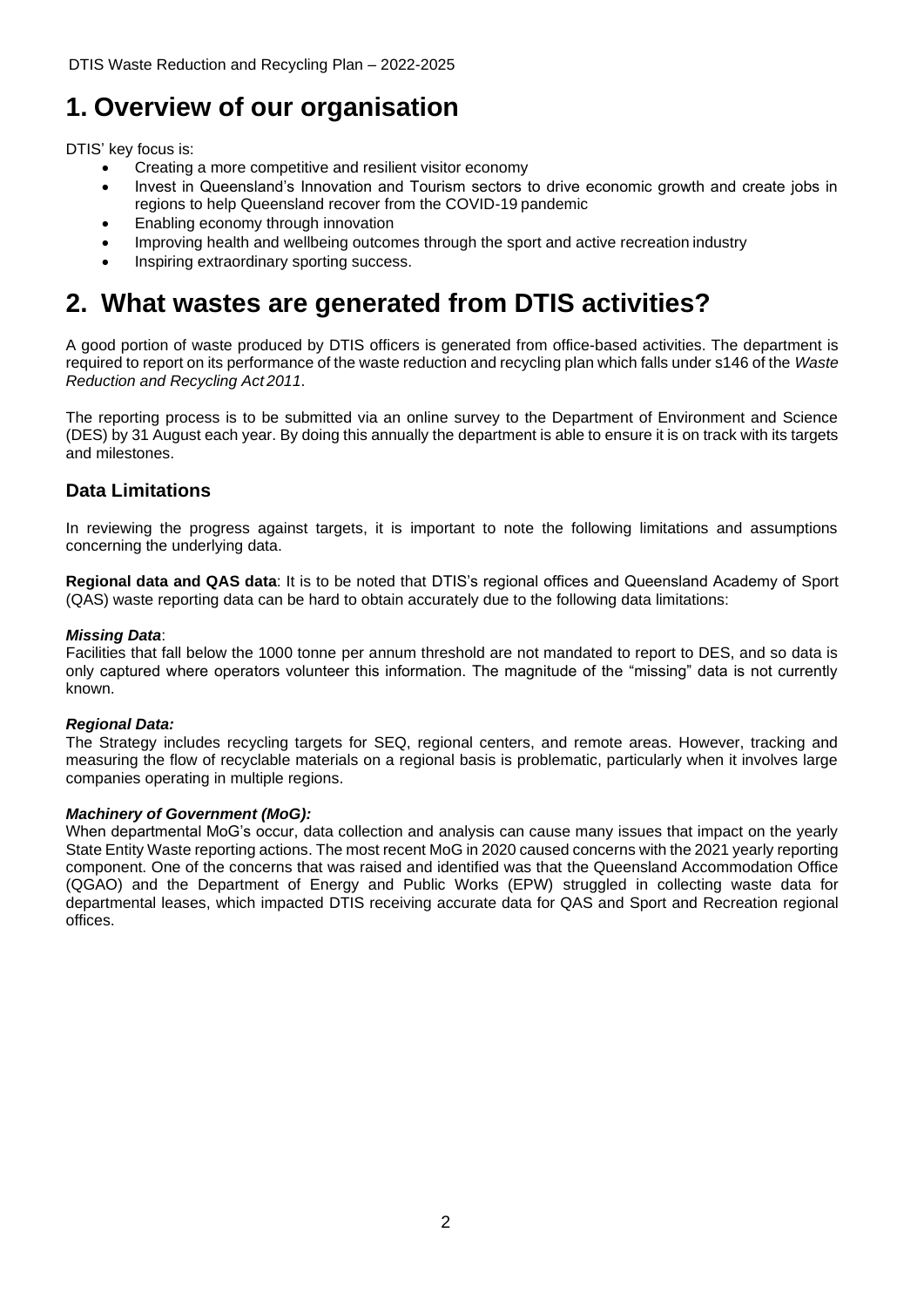## <span id="page-6-0"></span>**Waste generated from office-based activities**

DTIS operations involve office-based administrative activities and it is anticipated that the office-based waste stream will likely be consistent with the profile of waste generated in a typical office environment, as represented in *Figure 1.*



*Figure 1: Components of a typical office-based waste stream 1.*

### <span id="page-6-1"></span>**Waste management achievements to date**

Over time, DTIS has undertaken a number of initiatives to improve the management of waste generated by its operations by:

- recycling wastepaper products where possible, and reducing paper and toner cartridge consumption by using double-sided and grayscale printer default settings
- implementing initiatives designed to minimise paper use such as reducing printing requirements, rationalising stored materials, improving information management, and using the electronic recordkeeping system eDOCS
- using 'Follow-me' printing
- introducing and implementing battery recycling in 1 William Street
- utilising the Containers-For-Change recycling schemes in all DTIS leases
- where possible, using reusable rather than disposable items
- actions to ensure that materials are used before they deteriorate
- purchasing long-life products
- product care and maintenance to increase equipment lifetimes etc where possible purchasing items that are recyclable in preference to items that are not recyclable
- staff training (to facilitate appropriate behavior)
- establishing stockpiles and exchanges for unwanted/surplus material and products.

The plan is designed to build on these initiatives and to integrate waste management practices into day-to-day operations.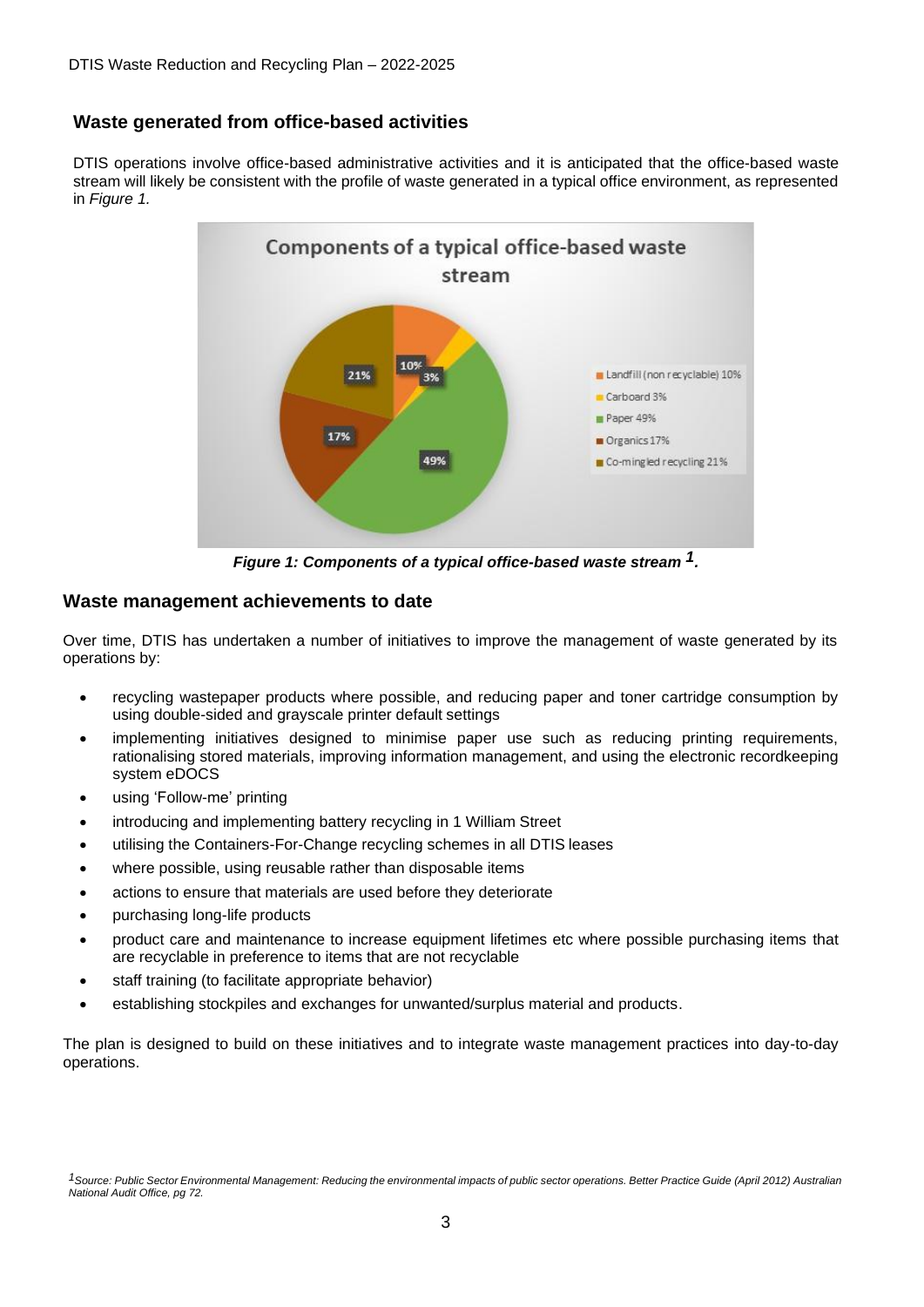# <span id="page-7-0"></span>**3. DTIS approach to Waste Management**

DTIS' approach to waste management is guided by the principles set out below.

## <span id="page-7-1"></span>**Waste and resource management hierarchy**

The waste and resource management hierarchy *(Figure 2 below)* sets the order of preference for options to manage waste from avoiding, to re-using, recovering, treating and disposing of waste.



*Figure 2: Waste and Resource Management Hierarchy* 2.

The waste and resource management hierarchy is a framework that guides the order of preference for managing waste. Waste should be avoided as a first priority, after which options for reuse and recycling should be explored. The options of fuel production, energy production or disposal should be reserved for residual waste that is unsuitable for higher order options. The hierarchy shapes the Strategy's priorities and provides the basis for the development of actions. The table below provides more detail on how DTIS will use the hierarchy in managing its waste.

| <b>Management</b><br><b>Option</b> | <b>Definition</b>                                                | <b>Examples</b>                                                                                                                                                                                                                                                                          |
|------------------------------------|------------------------------------------------------------------|------------------------------------------------------------------------------------------------------------------------------------------------------------------------------------------------------------------------------------------------------------------------------------------|
| Avoid                              | Avoid unnecessary<br>resource<br>consumption                     | Avoid the generation of paper waste by encouraging the use of electronic<br>copies of documentation. The implementation of "paper lite" workplace.                                                                                                                                       |
| Reduce                             | Reduce waste<br>generation and<br>disposal                       | Ensure all printers are set to double-sided printing as a default. Staff<br>are to be reminded printing in black and white reduces the turnover of<br>color cartridges. Finally, the implementation of follow me printing has<br>assisted DTIS staff to reduce the amount of print jobs. |
| Reuse                              | Reuse waste<br>resources without<br>further<br>manufacturing     | Review policies on disposal of obsolete equipment or products with a<br>focus on identifying alternate uses or users.<br>Investigate beneficial reuse of materials                                                                                                                       |
| Recycle                            | Turning waste<br>resources into similar or<br>different products | Increase staff awareness in order to maximise co-mingled<br>recycling and avoid contamination of recycling bins.<br>Roll out of containers for change on DTIS leases.                                                                                                                    |
| Disposal                           | Dispose of waste<br>only if there is no<br>viable alternative    | Ensure that waste is only disposed of at landfill facilities operated in<br>accordance with prescribed legislation after the above hierarchy<br>options have been exhausted.                                                                                                             |

*<sup>2</sup>Source: qld-waste-management-resource-recovery-strategy, pg8.*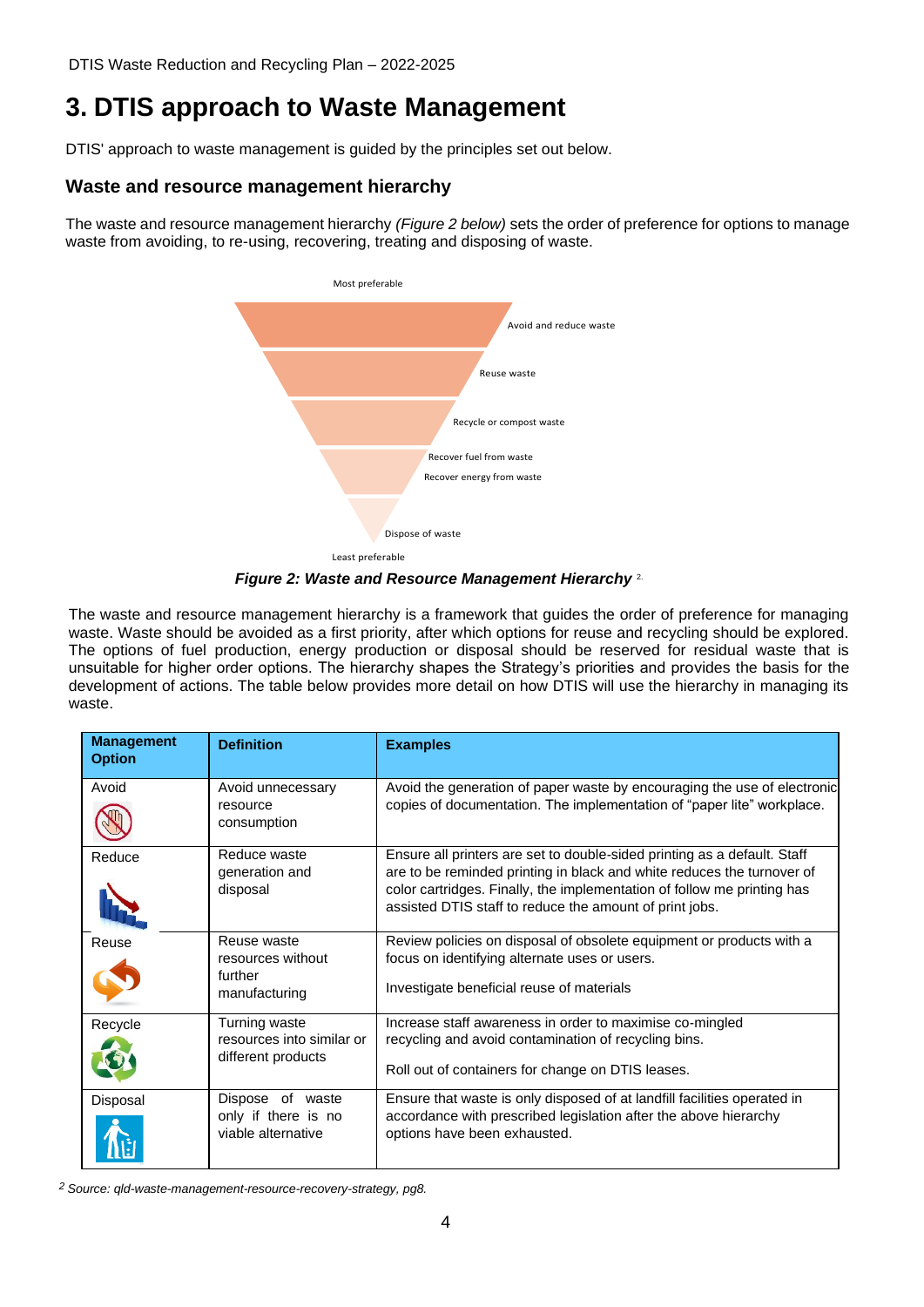## <span id="page-8-0"></span>**Strategic Priorities**

The Queensland Government Waste Management Resource Recovery Strategy has set out three strategic priorities which has been identified to help drive a fundamental shift in the way waste is managed in Queensland which supports the transition to a zero-waste society.

The below strategic priorities which will guide the decisions DTIS make in the management of their waste.

| <b>Strategic Priorities</b>                                            | <b>Definition</b>                                                                                                                                                                                                                                                                                                                                                                                                                                   | <b>Examples of activities that DTIS</b><br>undertake to support the<br>priority                                                                                                                                                                                                                                                                           |
|------------------------------------------------------------------------|-----------------------------------------------------------------------------------------------------------------------------------------------------------------------------------------------------------------------------------------------------------------------------------------------------------------------------------------------------------------------------------------------------------------------------------------------------|-----------------------------------------------------------------------------------------------------------------------------------------------------------------------------------------------------------------------------------------------------------------------------------------------------------------------------------------------------------|
| Reducing the impact of<br>waste on the environment<br>and communities. | A healthy environment creates safe and<br>healthy communities, supports our economy,<br>and contributes to our general health and well-<br>being. Which is why it is important that we<br>protect it for future generations. Future waste<br>management solutions that increase resource<br>recovery and deliver waste from landfill will<br>reduce the impact on Queensland's<br>environment and deliver better outcomes for<br>local communities. | DTIS undertakes to teach and<br>educate staff on how to recycle<br>better, avoid waste, reduce waste<br>and to choose to reuse products.<br>This aligns with the waste and<br>resource management hierarchy.                                                                                                                                              |
| Transitioning towards a<br>circular economy for<br>waste.              | The transition to a circular economy will<br>support higher recycling and recovery rates in<br>Queensland, driven by world-class industry<br>and technological advances.                                                                                                                                                                                                                                                                            | Departmental staff are guided to<br>purchase materials through vendors<br>that support the circular economy<br>waste such as products that are<br>carbon neutral and recycled.                                                                                                                                                                            |
| <b>Building economic</b><br>opportunity.                               | Building economic opportunity will stimulate<br>investment and market development in the<br>waste management and resource recovery<br>sector and support economic and jobs growth.                                                                                                                                                                                                                                                                  | DTIS is part of the Whole-of-<br>Government (WoG) procurement<br>process which engages with private<br>contractors who collect, weigh, and<br>dispose of waste from departmental<br>leases. This data is used to help the<br>department report on a yearly basis<br>to the Department of Energy and<br>Science (DES) for their State Entity<br>Reporting. |

<span id="page-8-1"></span>**Continuous Improvement:** The diagram below illustrates how the activities that we propose for the plan will align with a cycle of continuous improvement in the department's office-based operation.



#### *Figure 3: Cycle of continuous improvement in waste management*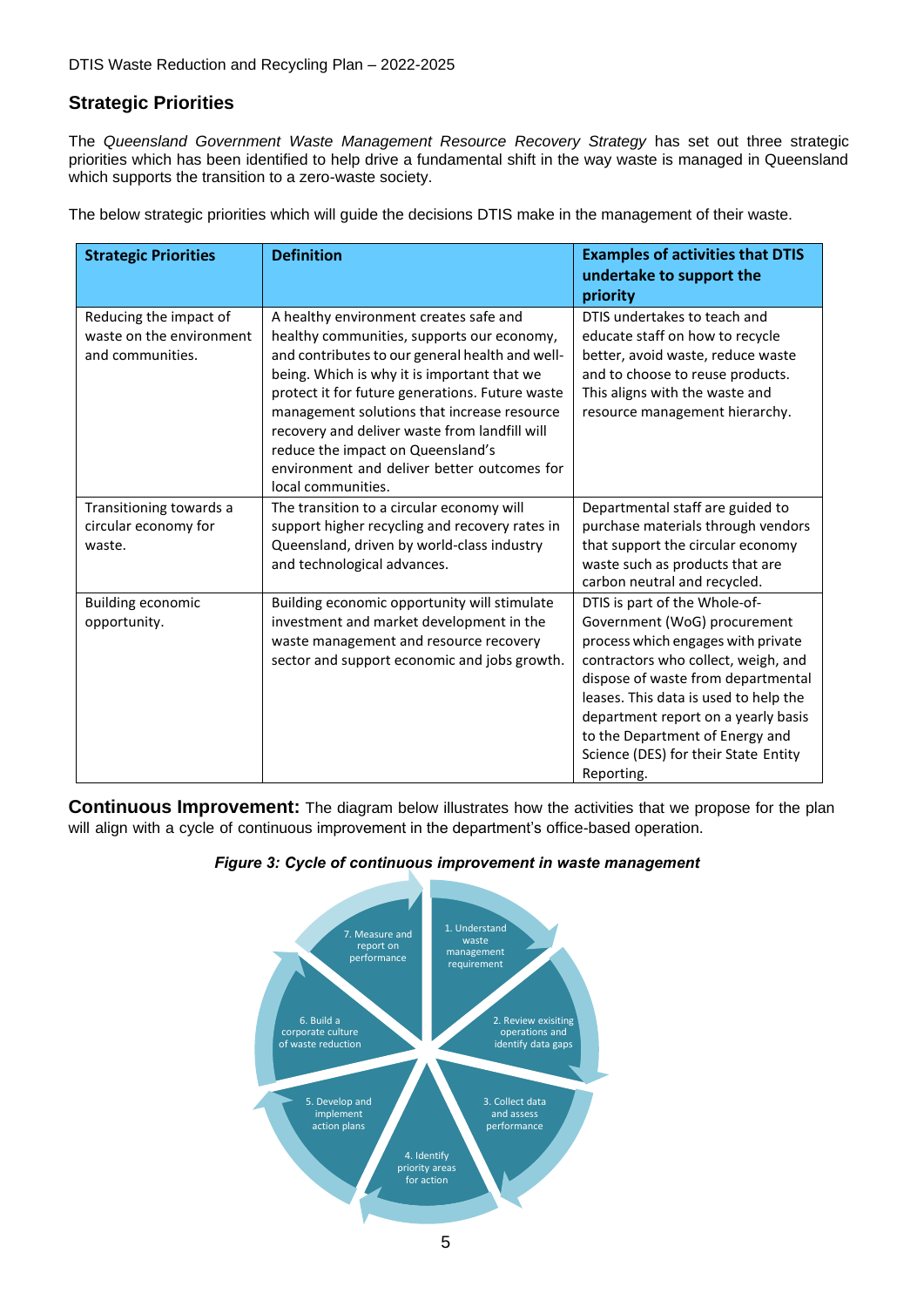DTIS Waste Reduction and Recycling Plan – 2022-2025

# <span id="page-9-0"></span>**4. Long-term Objectives**

DTIS will address its waste reduction and recycling responsibilities through ongoing assessment of its activities and implementing industry best-practice where possible by:

- facilitating the on-going collection of baseline data at DTIS's major leased offices
- measuring the monitoring and the success of the waste plan
- promoting waste reduction and recycling awareness
- encouraging, collecting, and consolidating ideas for improved waste management and waste reduction.

DTIS will strive for continuous improvement and will review and refine waste reduction and recycling activities where possible.

The nine-year timeframe for realising the State-wide targets provides for three phases of agency data, each with a three-year timeframe. Broadly speaking, it is envisaged that the three plans will take the following approaches:

- Plan: 2015-2018 (completed) baseline data collection, development and implementation of initial waste reduction and recycling activities
- Plan: 2018-2021 (completed) continuous improvement, review and refinement of waste reduction and recycling
- Plan: 2022-2025 further improvement and consolidation

These plans are integrated, with each plan building on the work of the previous one.

# <span id="page-9-1"></span>**5. Activities planned for 2022 to 2025**

The guiding principle for the plan will be to continue the journey necessary to maximise DTIS' contribution to achieving the State-wide *Waste Management and Resource Recovery Strategy* targets set for 2025. In doing so, DTIS will consider best practice waste management and reduction principles most relevant to department's waste profile and operating environment.

Activities for the implementation period of the 2022-2025 Plan is to act to strengthen the management of waste reduction and recycling activities including:

- educating staff on the appropriate use of recycling facilities.
- rethink the wastes produced from their activities and how this can be better managed
- adopting waste management and reduction practices, where possible
- continuing to identify and monitor the department's waste profile.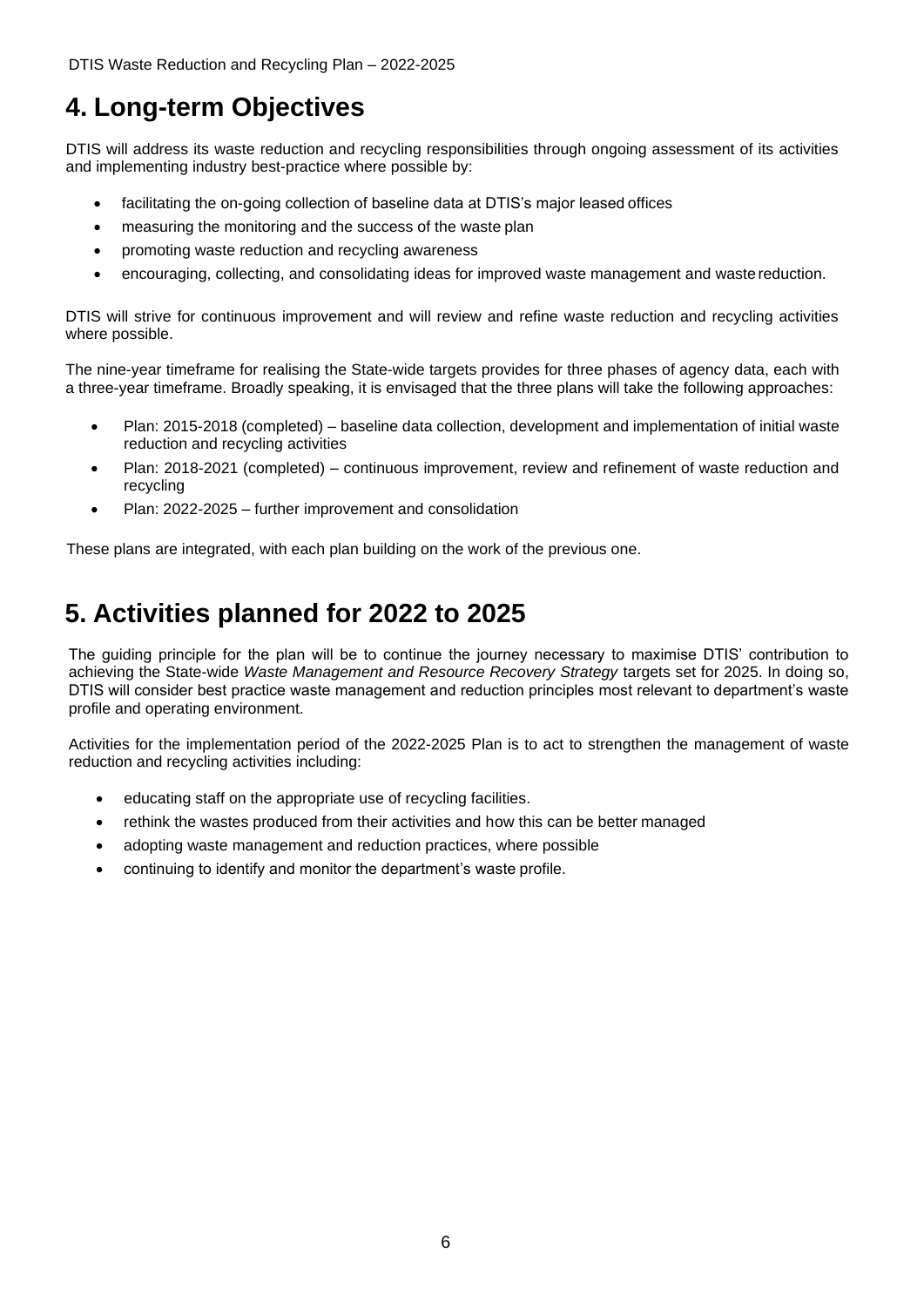# <span id="page-10-0"></span>**6. Waste reduction and recycling targets**

The Act requires DTIS to set waste reduction and recycling targets for the waste generated by DTIS in carrying out its activities. However, due to the nature of its operations this may not be possible in all office environments as the data may not be reliable due to a changing environment.

### <span id="page-10-1"></span>**Waste generation target**

In line with the reduction target for all general waste, DTIS will strive towards best practice as a means of contributing towards a 10% reduction in state-wide waste generation by 2025.

For the period of the plan, the department's aim is to quantify the amount of waste generated in order to determine an accurate baseline. This has been significantly impacted with the outbreak of COVID-19, which has seen departmental staff working from home more frequently.

## <span id="page-10-2"></span>**Recycling target**

DTIS will strive towards best recycling practice (as relevant to individual locations) by increasing staff awareness as a means of contributing towards the state-wide target recycling rate of 55 per cent in the commercial and industrial waste stream by 2025, as outlined in the below table.

| Stream                        | Baseline (2018) | 2025 |
|-------------------------------|-----------------|------|
| C&I (Commercial & Industrial) | 46.5%           | 55%  |

*Table —Recycling rates (as a percentage of total waste generated)*

Table *Source: qld-waste-management-resource-recovery-strategy, pg10*.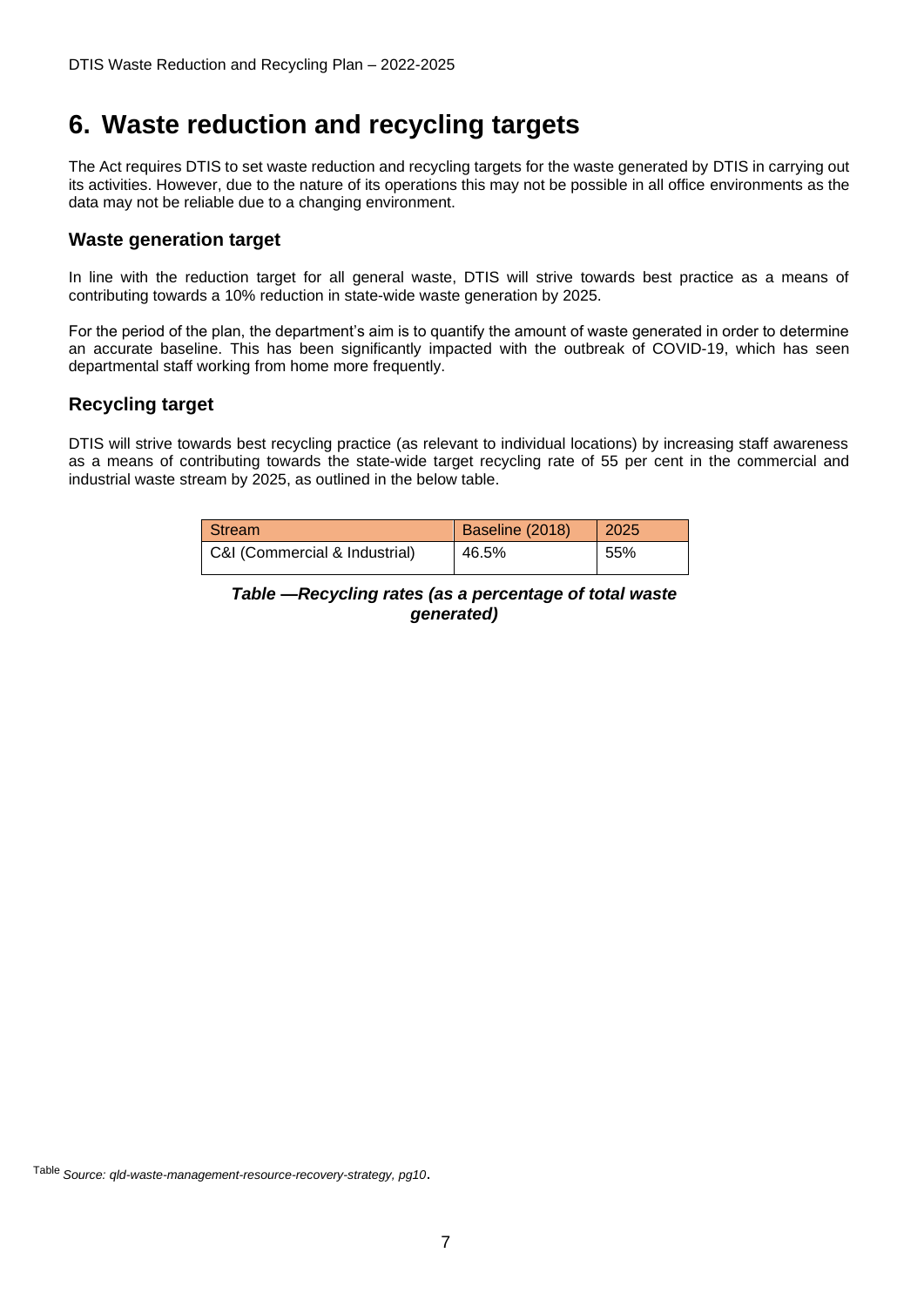DTIS Waste Reduction and Recycling Plan – 2022-2025

# <span id="page-11-0"></span>**7. Roles and responsibilities**

## <span id="page-11-1"></span>*Director-General*

The Director-General is the "accountable officer" and has ultimate responsibility for:

- the department's waste reduction and recycling activities, including ensuring that a related plan is developed, approved, and effectively implemented
- ensuring that the department meets related reporting requirements.

## <span id="page-11-2"></span>*Business area management*

DTIS' Deputy Director-Generals, Assistant Director-Generals, Chief Executives, Executive Directors, Regional Directors, Directors and Managers are responsible for ensuring that waste reduction practices are implemented and reviewed in accordance with the requirements and supporting plans.

## <span id="page-11-3"></span>*Accommodation Services, Corporate Services*

The Accommodation Services officer, Corporate Services is responsible for:

- developing and implementing the plan
- managing, monitoring, coordinating, and evaluating departmental waste management initiatives to ensure that the department contributes toward meeting waste reduction and recycling policy requirements
- reporting on activities related to waste reduction and recycling policy requirements
- providing central contact point for expert advice and assistance to departmental officers and to supplier organisations on all aspects of waste reduction and recycling.

## <span id="page-11-4"></span>*Employees*

Under the Queensland Government Code of Conduct, all employees are required to give effect to official public sector priorities, policies, and decisions. In relation to the plan, employees are required to:

- apply waste reduction practices in accordance with the department's waste reduction and recycling plan and whole-of-government strategy
- act to minimise or prevent waste
- participate in identifying and recommending waste reduction and recycling initatives.

# <span id="page-11-5"></span>**8.Reporting**

DTIS will review the plan at least every three years and produce an annual report on waste reduction and recycling in accordance with the requirements of the relevant legislation.

Reporting will include progress made against the office-based activities set out in the plan and include:

- the types and amounts of waste generated, recycled, or disposed of by the department in carrying out its operations
- actions taken to reduce the amounts of waste generated or re-used or recycled waste
- actions taken to increase the use of recycled materials for example through the procurement of recycledcontent products.